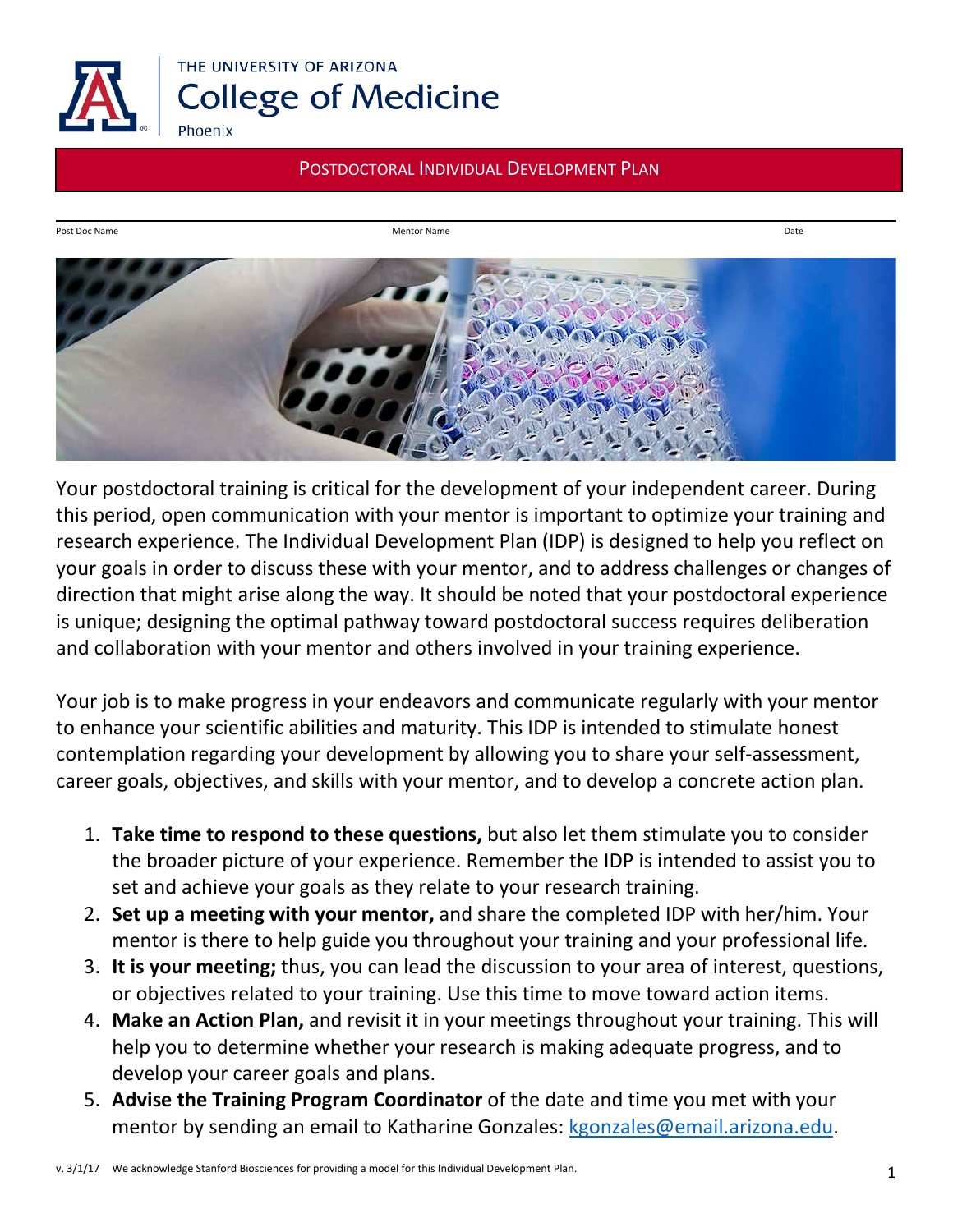#### Post Doc Name **Date of the Contract Oracle Contract Oracle Contract Oracle Contract Oracle Contract Oracle Contract Oracle Contract Oracle Contract Oracle Contract Oracle Contract Oracle Contract Oracle Contract Oracle Con**

Please read about your respective responsibilities in advance of your meeting, and discuss with your mentor any questions you may have. This list is intended to help you to understand how to take ownership of your postdoctoral training, and how your mentor can support you with your goals. These suggestions are not allinclusive, and you are encouraged to discuss or negotiate responsibilities with your mentor.

#### **YOUR RESPONSIBILITIES**

- Take primary responsibility for the successful completion of your project(s).
- Meet regularly with your mentor and provide her/him with updates on the progress and results of your activities and experiments.
- *Initiate* requests for feedback and seek advice from your mentor.
- Attend and participate in lab meetings, seminars, and journal clubs.
- Keep up with original literature in your field.
- Be a good lab citizen, maintaining a safe and clean lab space, and working collegially with your colleagues and collaborators.
- Maintain a detailed, organized, and accurate lab notebook.
- Report on progress mentoring students or staff, and any outreach activities.
- Discuss policies on work hours, sick leave, vacation, attendance at professional meetings, authorship, and other expectations with your mentor.

# **MENTOR RESPONSIBILITIES**

- Be committed to your trainee as a member of the scientific community.
- Provide and seek regular honest feedback from your trainee.
- Provide funding and/or mentor your trainee in seeking funds and grant writing.
- Be open, encouraging your trainee to voice concerns, and helping you to find acceptable solutions to problems as they arise.
- Lead by example and facilitate training in complementary skills needed to be a successful scientist, such as communication, writing, management, and ethical behavior.
- Discuss authorship policies, acknowledge your trainee's scientific contributions to the lab, and assist your trainee to publish their work in a timely manner prior to transition to the next phase of their career.
- Be committed to improving as a mentor.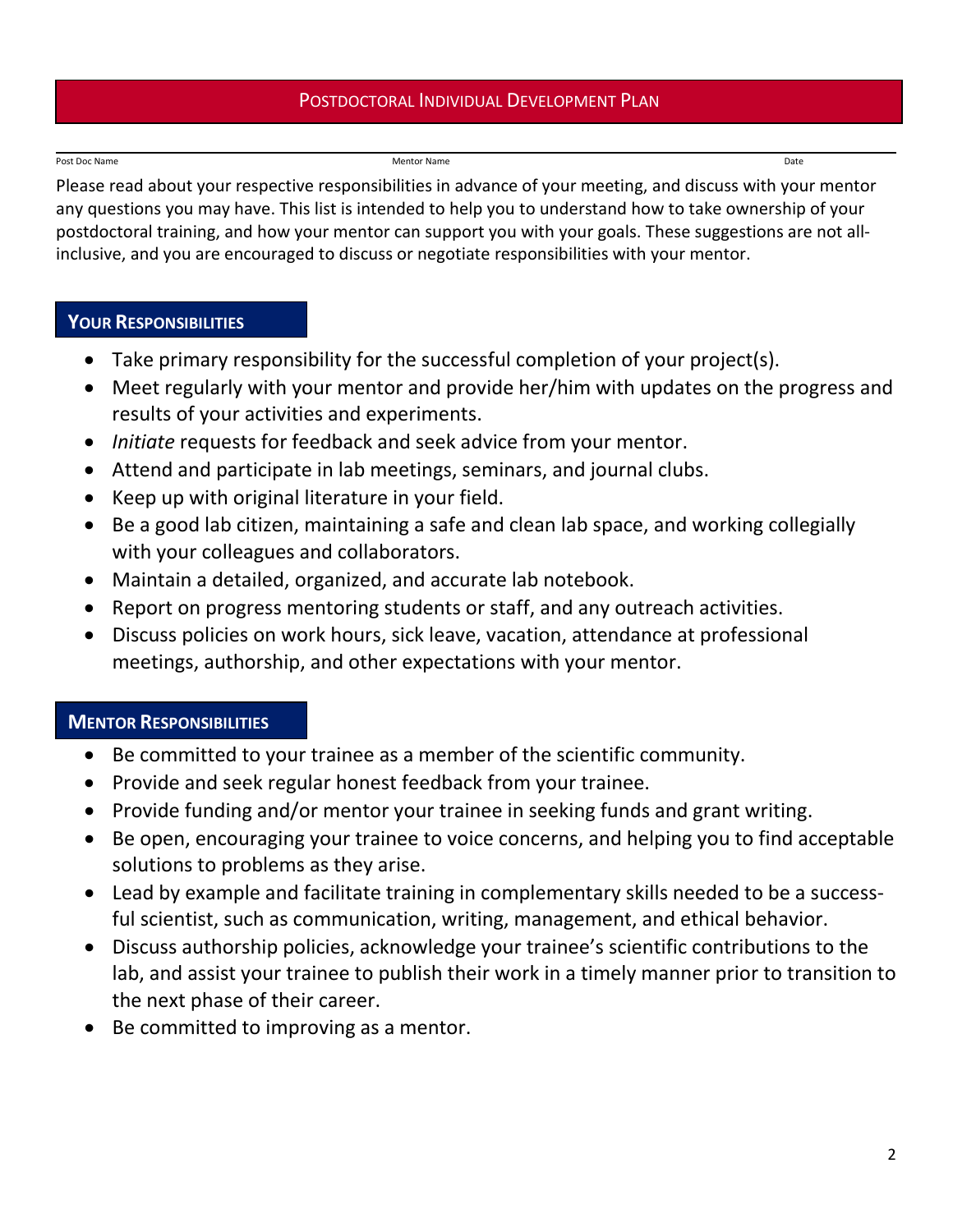#### Post Doc Name **Date and Contract Contract Contract Contract Contract Contract Contract Contract Contract Contract Contract Contract Contract Contract Contract Contract Contract Contract Contract Contract Contract Contract**

#### **SELF-ASSESSMENT**

1. Which of your past achievements contribute to the success of your postdoctoral training? What experience do you bring to the job (techniques, skills, ideas, etc.)? How might your previous experience, even in a different field, be applied to your new role?

2. What accomplishments and professional growth would you like to achieve within the next year? Which of these could be addressed within a few weeks; which will take several months, or longer? Be as specific as possible, including how you would like to accomplish these.

## **CAREER GOALS**

- 1. Describe your long-term goals. This is your vision of your future career.
	- a. **Scientific Goals**: What specific area(s) of research do you wish to explore during your postdoctoral training? Are there specific methods or approaches with which you would like to gain familiarity and/expertise?

b. **Professional Development Goals**: What professional skills would you like to acquire during your training? Examples might include: public speaking, grant writing, manuscript preparation, teamwork, personnel management, teaching, mentoring, etc.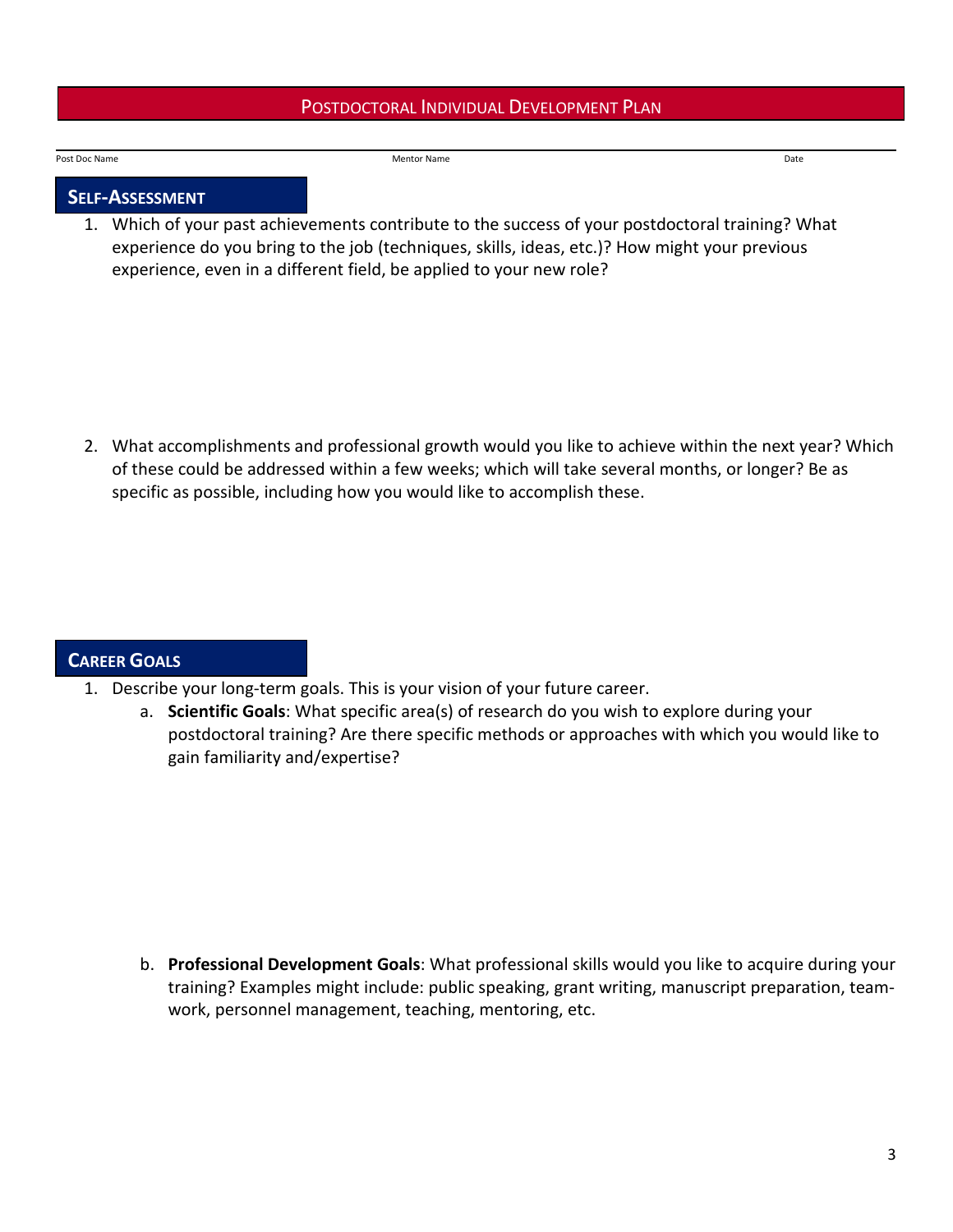Post Doc Name **Date of the Contract Oracle Contract Oracle Contract Oracle Contract Oracle Contract Oracle Contract Oracle Contract Oracle Date** 

- c. **Career Goals**: What are your top two choices of long-term careers, i.e., what position do you hope to hold 10 years from now? Be as specific as you can, and indicate relative your enthusiasm for each choice.
- d. What are the primary factors driving your choices above? Examples include: personal interest in a specific research area, affinity for a project or research topic, teaching experience, writing proficiency, geographic priorities, family commitments, business aptitude, financial objectives, position in your home country, immigration to the U.S.

#### **OBJECTIVES**

List activities that would help you to achieve the scientific and professional development goals outlined on the previous pages?

1. Scientific Objectives (list 1-3): For example, attending a course, meeting or workshop (specify, if possible); submitting a fellowship or grant application; submitting publications (list tentative title if appropriate); you may include objectives for the next one or more years.

2. Professional Development Objectives (list 1-3): For example, presentation skills, teaching/mentoring opportunities, personnel management, team building, networking, service opportunities, etc.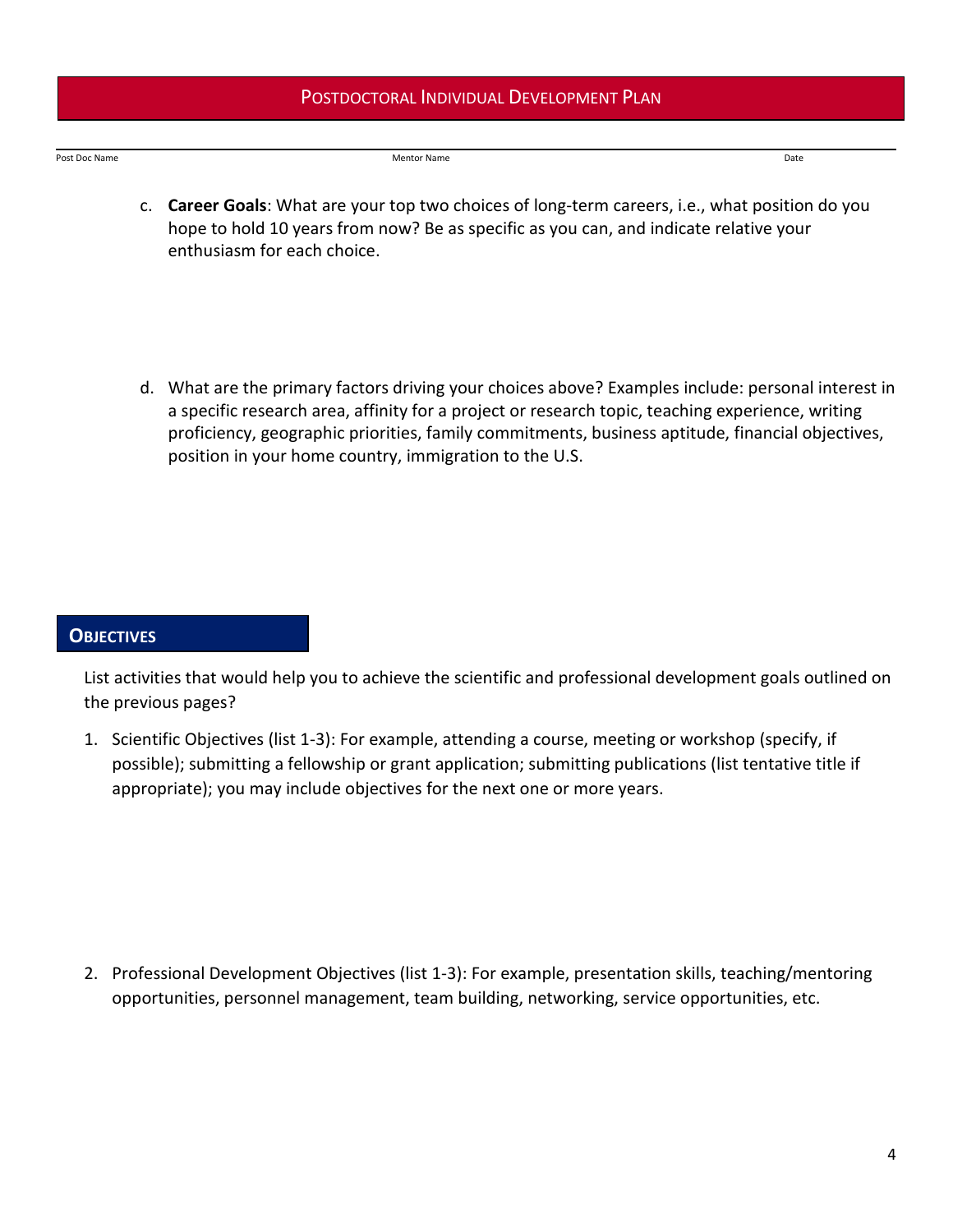| Post Doc Name<br>Evaluate your strengths and weaknesses compared to where you think you should be at your training stage,<br>and check the boxes for skills that you would like to gain in the coming year. Ask your mentor if she/he agrees<br>or disagrees with this assessment. An honest self-assessment and discussion will help you set training goals. | <b>Mentor Name</b> |                  |  |                                   | Date                |
|---------------------------------------------------------------------------------------------------------------------------------------------------------------------------------------------------------------------------------------------------------------------------------------------------------------------------------------------------------------|--------------------|------------------|--|-----------------------------------|---------------------|
| Do you know your anticipated career path? Yes (                                                                                                                                                                                                                                                                                                               |                    | No (             |  | I will decide this year           |                     |
| When you think you will be ready to go to the job market?                                                                                                                                                                                                                                                                                                     |                    |                  |  |                                   |                     |
| Within 6 months $($<br>Now(                                                                                                                                                                                                                                                                                                                                   |                    | Within 1-2 years |  |                                   | $2+$ years          |
| <b>EVALUATE YOUR SKILL SET</b>                                                                                                                                                                                                                                                                                                                                |                    |                  |  | Mark your perceived ability level | <b>Target skill</b> |
| <b>RESEARCH SKILLS &amp; SCIENTIFIC THINKING</b>                                                                                                                                                                                                                                                                                                              |                    | 1 weak           |  | 3 strong                          | for this year?      |
| <b>Technical expertise</b>                                                                                                                                                                                                                                                                                                                                    |                    |                  |  |                                   |                     |
| Troubleshooting procedures                                                                                                                                                                                                                                                                                                                                    |                    |                  |  |                                   |                     |
| Critical reading of scientific literature                                                                                                                                                                                                                                                                                                                     |                    |                  |  |                                   |                     |
| Research productivity                                                                                                                                                                                                                                                                                                                                         |                    |                  |  |                                   |                     |
| Research quality                                                                                                                                                                                                                                                                                                                                              |                    |                  |  |                                   |                     |
| Degree of research independence                                                                                                                                                                                                                                                                                                                               |                    |                  |  |                                   |                     |
| Overall effort                                                                                                                                                                                                                                                                                                                                                |                    |                  |  |                                   |                     |
| <b>PROFESSIONAL SKILLS</b>                                                                                                                                                                                                                                                                                                                                    |                    |                  |  |                                   |                     |
| Writing a research proposal or publication                                                                                                                                                                                                                                                                                                                    |                    |                  |  |                                   |                     |
| Writing with appropriate grammar and structure                                                                                                                                                                                                                                                                                                                |                    |                  |  |                                   |                     |
| Presentation skills                                                                                                                                                                                                                                                                                                                                           |                    |                  |  |                                   |                     |
| Classroom teaching                                                                                                                                                                                                                                                                                                                                            |                    |                  |  |                                   |                     |
| Mentoring in the lab                                                                                                                                                                                                                                                                                                                                          |                    |                  |  |                                   |                     |
| Interpersonal skills                                                                                                                                                                                                                                                                                                                                          |                    |                  |  |                                   |                     |
| Lab management/conflict resolution                                                                                                                                                                                                                                                                                                                            |                    |                  |  |                                   |                     |